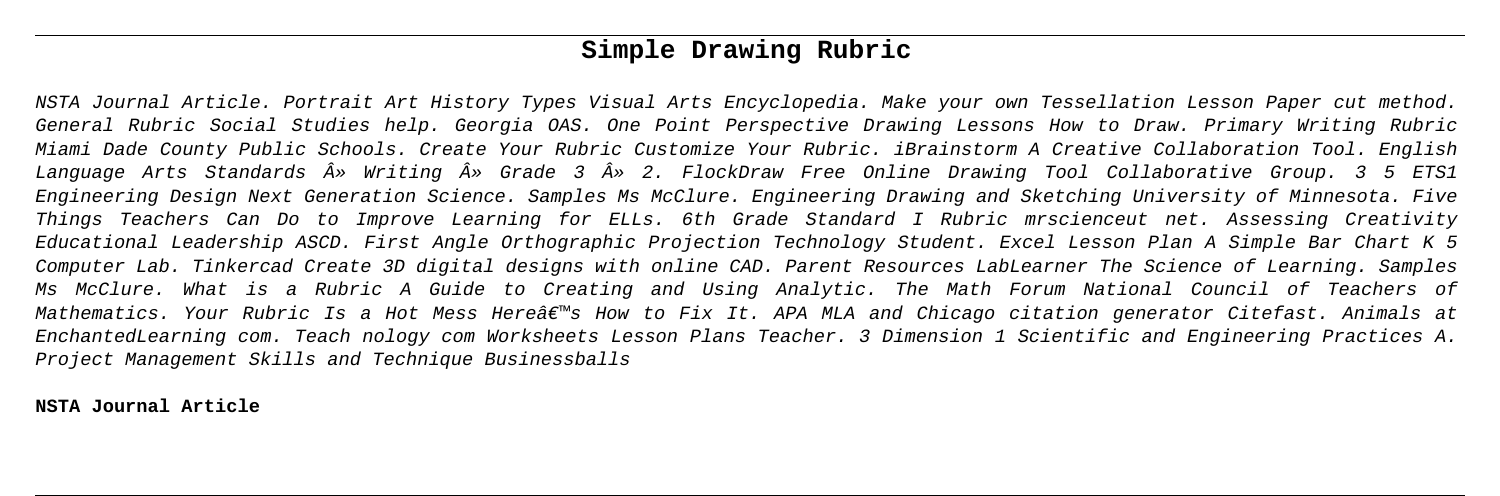**May 11th, 2018 - Through NSTA You Ll Find Leading Resources For Excellence In Teaching And Learning And Experience Growth Through Robust Professional Development Plus You Ll Meet Colleagues Across All Science Disciplines All Grade Bands And Teaching Stages From The Newest Teacher To The Veteran Administrator Who Share A Passion For Science Education**' '**Portrait Art History Types Visual Arts Encyclopedia**

January 25th, 2011 - Portrait painting can be considered as public or private art In ancient Mediterranean civilizations like those of Egypt Greece and Rome and Byzantium portraiture was mainly a public art form or a type of funerary art for Gods Emperors Kings and Popes Portraits were executed as sculpture in'

### '**Make your own Tessellation Lesson Paper cut method**

May 11th, 2018 - Make your own Tessellation Lesson for kids Simple guide to making an original abstract geometric translation slide glide tessellations using pencil eraser scissors and paper'

'**general rubric social studies help**

may 8th, 2018 - high school american history and economics help supreme court case summaries'

### '**GEORGIA OAS**

MAY 9TH, 2018 - ONE OF THE BASIC EDUCATIONAL REQUIREMENTS FOR KIDS IS GOOD ADDITION SKILLS AND HELPING YOUR KIDS LEARN THE CONCEPT OF ADDITION WILL PLACE THEIR ACADEMIC FUTURE ON FIRM FOOTING'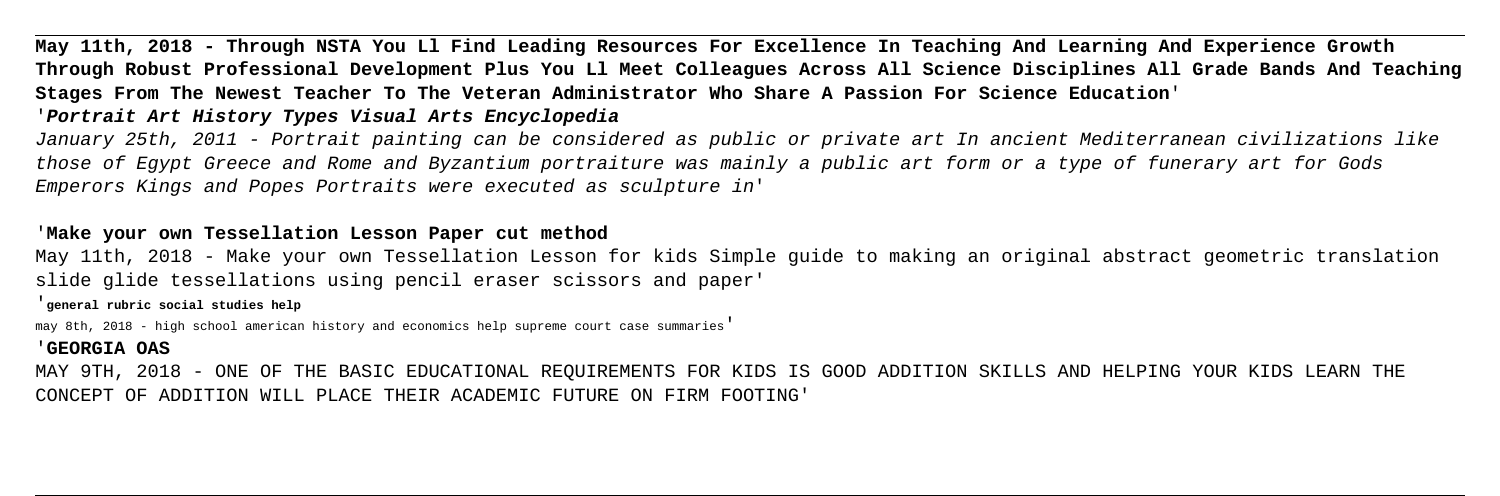## '**One Point Perspective Drawing Lessons How to Draw May 9th, 2018 - One Point Perspective Drawing Lessons How to Draw Figures and Buildings and Shapes in 1 Pt Perspective with Easy Tutorials**'

### '**Primary Writing Rubric Miami Dade County Public Schools**

May 7th, 2018 - Primary Writing Rubric For Teacher Purposes Only NOT For The Student Grade Low Medium High Common Core State Standards NGSSS Exemplar Samples Of Student Writing'

### '**Create Your Rubric Customize Your Rubric**

May 11th, 2018 - This Page Will Expire In 40 Minutes If You Do Not Click The Submit Button Within 40 Minutes The System Will Not Be Able To Keep Your Data If You Feel That You Require More Time Please Go Ahead And Submit Part Of Your Data Then You Can Choose To Save Your Rubric Online And You May Return To This''**iBrainstorm A Creative Collaboration Tool May 8th, 2018 - Capturing And Sharing Your Inner Most Creative Genius Has Never Been Easier From IPhone To IPad With Just A Flick Of The Finger IBrainstorm Has Redefined The Very Nature Of Collaboration**' '**English Language Arts Standards » Writing » Grade 3 » 2**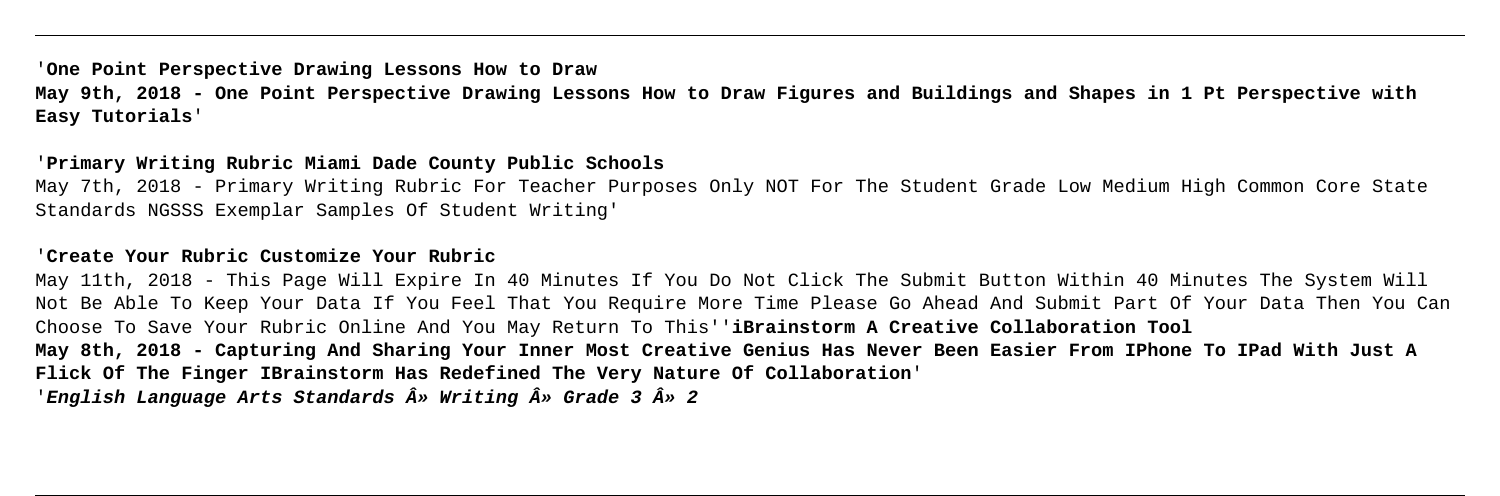May 8th, 2018 - English Language Arts Standards » Writing » Grade 3 » 2 Print This Page Write Informative Explanatory Texts To Examine A Topic And Convey Ideas And Information Clearly''**FLOCKDRAW FREE ONLINE DRAWING TOOL COLLABORATIVE GROUP** MAY 9TH, 2018 - FLOCKDRAW IS A FREE TO USE ONLINE WHITEBOARD BASED PAINTING AMP DRAWING TOOL IT MAKES IT EASY TO DRAW ONLINE FREE WITH MULTIPLE PEOPLE FOR FUN OR BUSINESS''**3 5 ETS1 Engineering Design Next Generation Science**

May 8th, 2018 - 3 5 ETS1 1 Define a simple design problem reflecting a need or a want that includes specified criteria for success and constraints on materials time or cost 3 5 ETS1 2,

### '**Samples Ms McClure**

May 11th, 2018 - Essay Genre Sample Essays These essay samples were all written by sixth grade students These pieces are excellent examples of essays but as with all writing even the most famous masterpieces there is room for revision' '**ENGINEERING DRAWING AND SKETCHING UNIVERSITY OF MINNESOTA**

MAY 9TH, 2018 - ANY ENGINEERING DRAWING SHOULD SHOW EVERYTHING A COMPLETE UNDERSTANDING OF THE OBJECT SHOULD BE POSSIBLE FROM THE DRAWING IF THE ISOMETRIC DRAWING CAN SHOW ALL DETAILS AND ALL DIMENSIONS ON ONE DRAWING IT IS IDEAL'

### '**Five Things Teachers Can Do to Improve Learning for ELLs**

January 29th, 2009 - It is resolution season Of course we all know that resolutions are hard to keep and can often be unrealistic Teachers are always looking for ways to improve in the classroom to assist with any of your New Year s resolutions that relate to instruction Kristina recommends five specific and measurable actions you can implement to assist ELLs'

### '**6th Grade Standard I Rubric Mrscienceut Net**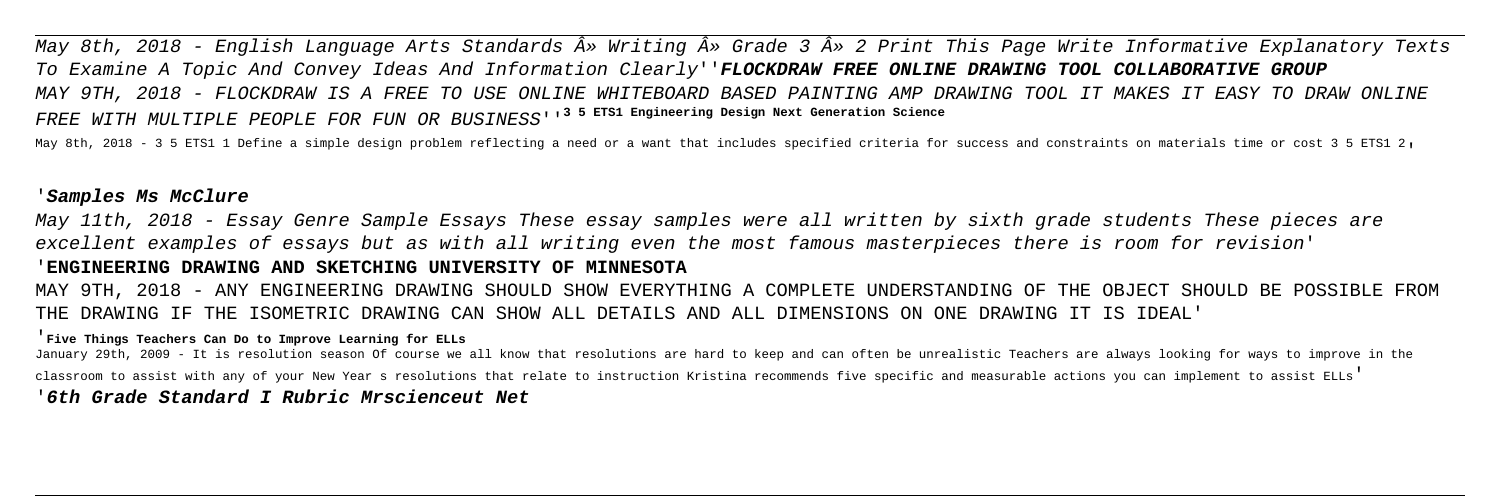May 9th, 2018 - 6th Grade Standard I Rubric STANDARD I Students Will Understand That The Appearance Of The Moon Changes In A Predictable Cycle As It Orbits Earth And As Earth Rotates On Its Axis'

### '**Assessing Creativity Educational Leadership ASCD**

May 10th, 2018 - This Assignment Was A Giant Missed Opportunity For Both Students The Girl S Work Was A Skillful Replication Of Things She D Seen Before All The Words Were Simple The School Spirit Theme Was A Common One And The Point Of Her Drawing Was To Duplicate The School Mascot''**first angle orthographic projection technology student may 7th, 2018 - orthographic projection is a way of drawing an 3d object from different directions usually a front side and plan view are drawn so that a person looking at the drawing can see all the important sides**'

'**excel lesson plan a simple bar chart k 5 computer lab may 8th, 2018 - students learn how to create and format a simple excel bar chart**' '**tinkercad create 3d digital designs with online cad may 10th, 2018 - tinkercad is an easy to use 3d cad design tool quickly turn your idea into a cad model for a 3d printer with tinkercad**'

'**parent resources lablearner the science of learning**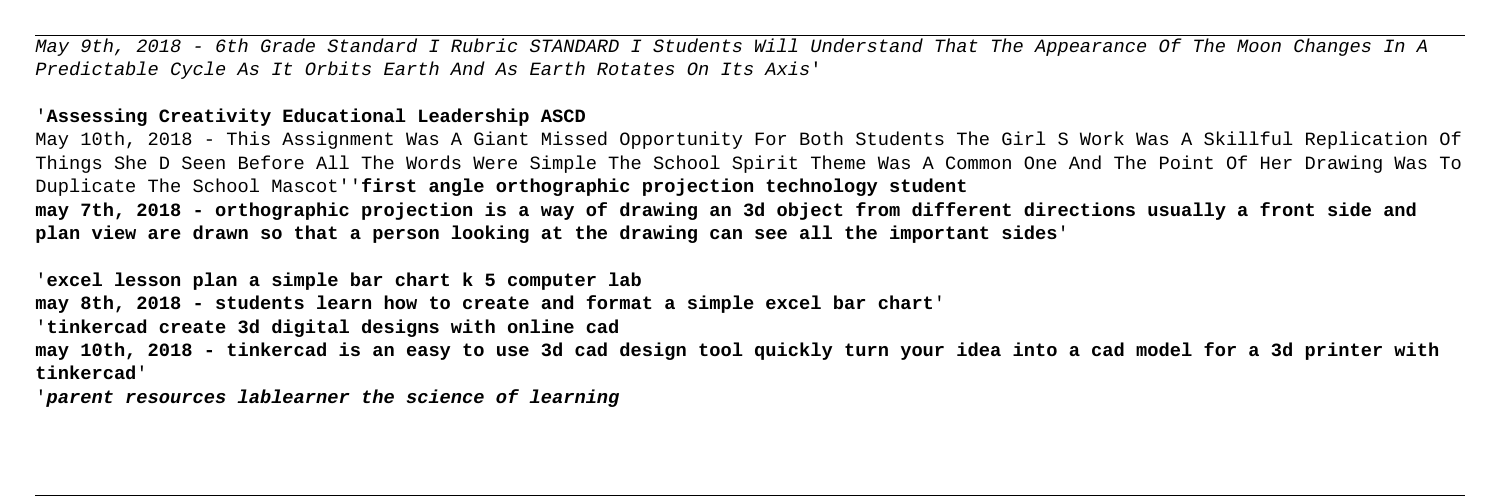may 7th, 2018 - parent resources â $\epsilon$ æthe lablearner makes me feel smart i love to get into my group and discuss the lab â $\epsilon$ . francis grade 7'

### '**Samples Ms McClure**

May 6th, 2018 - Personal Narrative Genre Sample Personal Narratives These personal narrative samples were all written by sixth grade students These pieces are excellent examples of personal narratives but as with all writing even the most famous masterpieces there is room for revision'

MAY 9TH, 2018 - THE MATH FORUM HAS A RICH HISTORY AS AN ONLINE HUB FOR THE MATHEMATICS EDUCATION COMMUNITY A DEBT OF GRATITUDE IS OWED TO THE DEDICATED STAFF WHO CREATED AND MAINTAINED THE TOP MATH EDUCATION CONTENT AND COMMUNITY FORUMS THAT MADE UP THE MATH FORUM SINCE ITS INCEPTION''<sup>YOUR</sup> RUBRIC IS A HOT MESS HERE'S HOW TO FIX IT

MAY 10TH, 2018 - HI PAUL YOU MAKE SUCH AN IMPORTANT POINT HERE "REALLY THE GREATEST RUBRIC IN THE WORLD IS WORTH LITTLE IF THERE ISN€™T A CONSCIENTIOUS TEACHER CONSISTENTLY DRAWING THE

STUDENTS $\hat{\bm{\alpha}}$ em attention to it and making achievement of the GOALS attainable for the students who are willing to work at it  $\hat{\bm{\alpha}}\in\bullet$ .

'**What is a Rubric A Guide to Creating and Using Analytic**

**May 9th, 2018 - What is a Rubric About Rubrics A rubric is a criterion referenced assessment tool used to score assignments or performances Work is scored graded based on how well the finished product lines up with the criteria listed on the rubric**'

'**THE MATH FORUM NATIONAL COUNCIL OF TEACHERS OF MATHEMATICS**